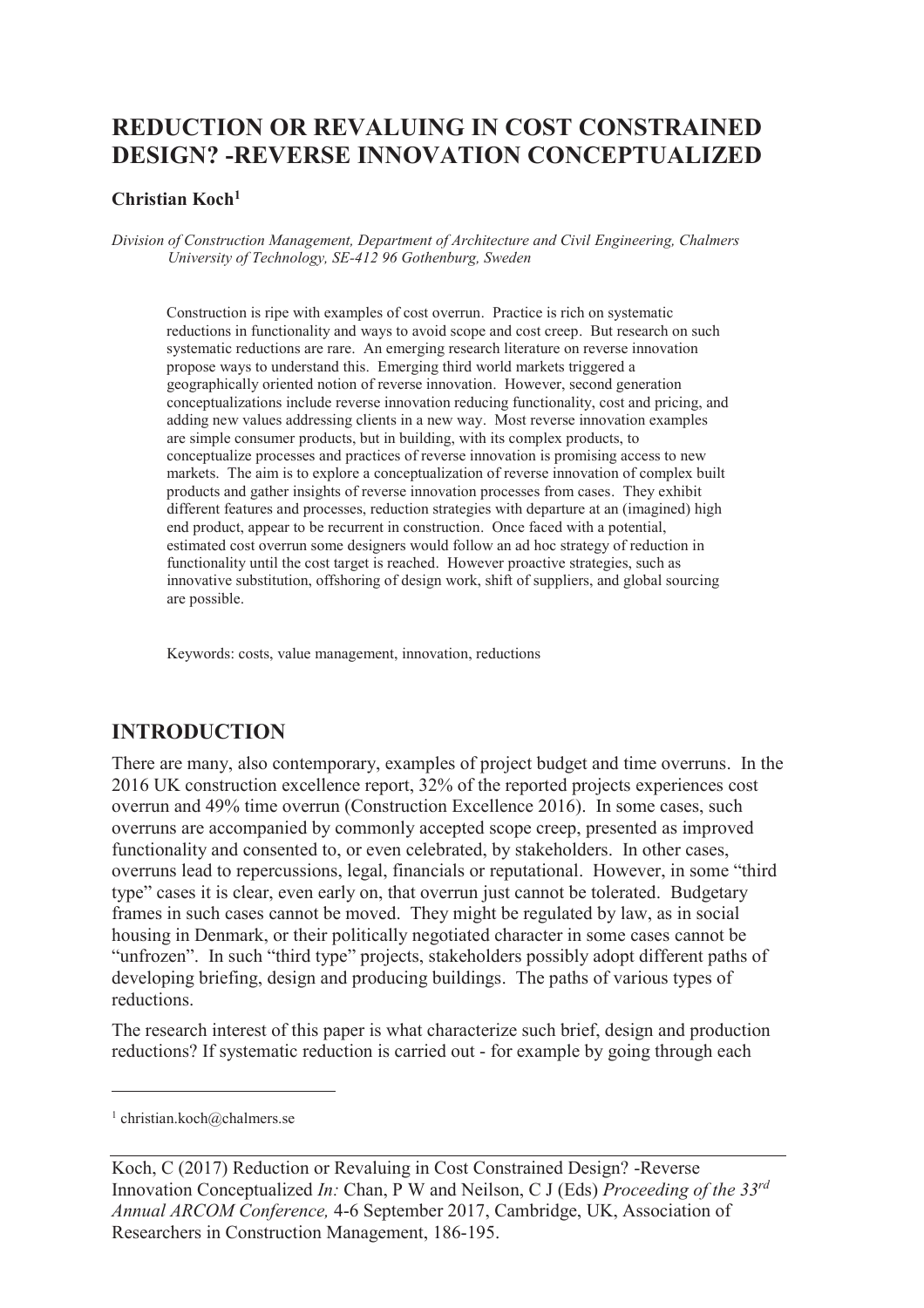design area; architecture, structure, HVAC etc., to find functional and cost reductions, then when is such systematic reductions innovation, do they lead to new value or revaluing?

The theoretical framing is reverse innovation (Von Zedtwitz *et al*, 2015, Winter and Govindarajan 2015) and reverse engineering (Messler 2014, Lee *et al*, 2016). Reverse innovation is defined as reducing function, cost and price, but also adding new value for the customer. Departing from mass produced consumer goods and moving into complex product-service as notion for building projects.

The paper discusses two empirical cases, selected for their content of reverse innovation. The projects are a public school and a non-profit social housing student's accommodation, for short a school and a dormitory. The cases are developed through revisiting published case studies of the two projects. The dormitory project encompasses 66 new student accommodations. It was designed according to German norms for passive houses. It was built at 7.35 million euros within the maximum cost of 2,485 euros/m2 set by Danish Government allowed cost for social housing construction. Which is a strict frame in the context of Danish building costs. The school project was a renovation of a relatively old urban public school. The primary and secondary school and its municipality participated in a national architecture competition and was renovated in selected areas such as the hall, the primary school premises, and the library at 3.75 million Euro. The constraints of this project originated from the municipality budget priorities.

The contribution of this paper is to identify reverse innovation of complex products as a research gap and commence conceptualising how reverse innovation can be understood and used on buildings as epitomic cases of complex product services.

The structure of the argument is as follows. As the method outlines the spine of the knowledge production carried out here it is presented first. Then follows the framework of understanding accommodated to answer to the objectives of the research. The two selected cases are first described and then discussed in the light of the objectives and the theoretical concepts. This allows the argument to draw a set of conclusions and implications.

## **METHOD**

The research questions invite the adoption of an overall paradigmatic placing in interpretive sociology. To commence conceptualising reverse innovation in a building sector context, the paper draw on innovation concepts, reverse engineering and reverse innovation. As many concepts of reverse innovation focus of geographical relocation, the conceptualisation turn to the few looking at complex product services. This conceptual endeavour is still early explorative in character. Illustrative cases from the building industry in Denmark was searched for, that encompassed reduction in functionality to meet low resource customers. The two cases selected come from a small group of contemporary and previously researched cases. These include large greenfield hospital projects (2), public school projects (3), sustainable buildings (2), and infrastructure projects (1). One school and one sustainable building, the dormitory, was chosen because the briefing, design and production processes were best documented, i.e. quite pragmatic reasons in correspondence with the exploratory stance of the paper. The other cases are used as backdrop for the discussion.

The dormitory project encompasses 66 new student accommodations built from 2006 to 2009 (author reference). It was designed according to German norms for passive houses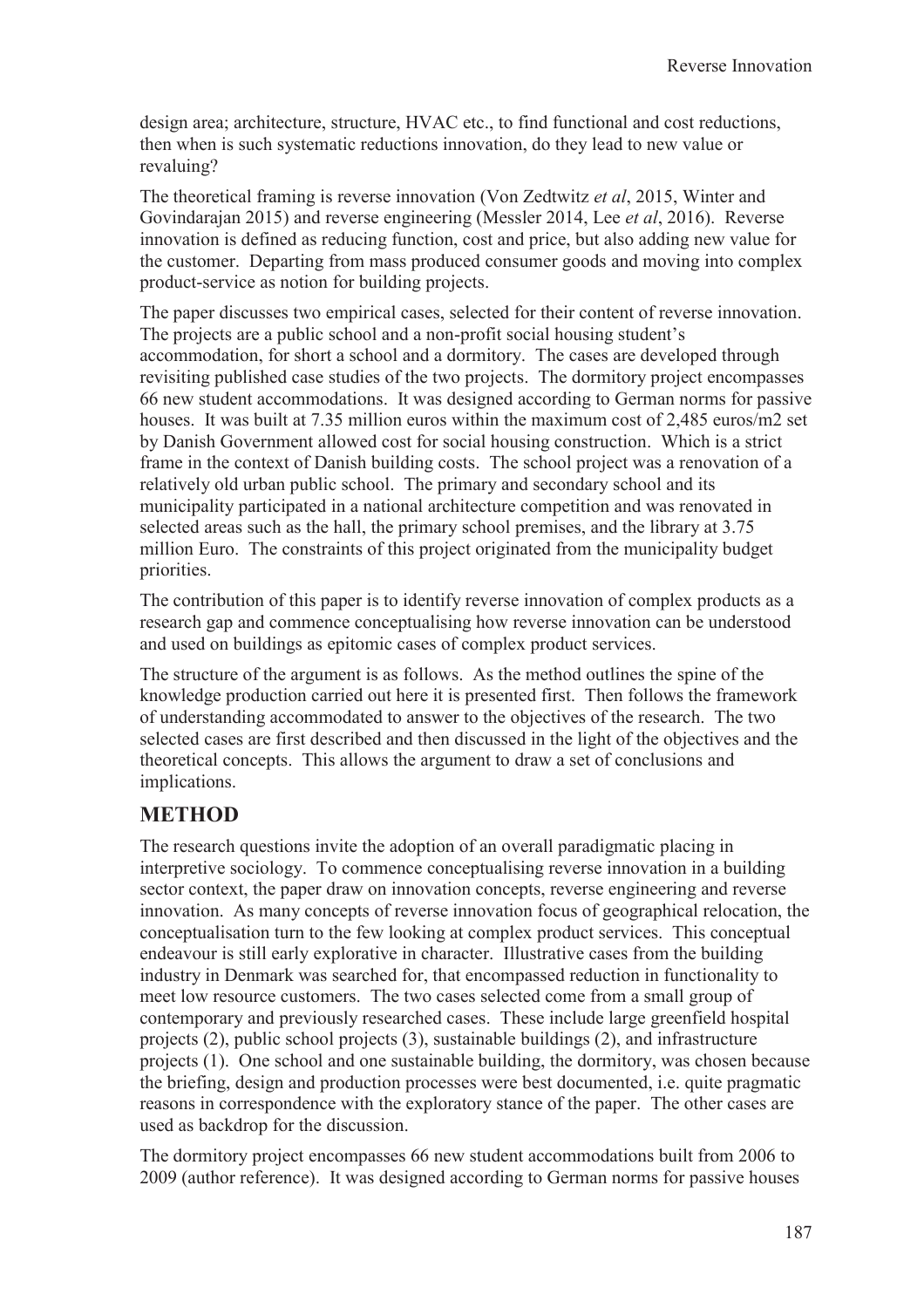and built within the square-meter frames of Danish social housing. The project also included testing of a renewable energy technology. It is the main building that is in focus. The process was followed from to start to one year after commissioning, i.e. from 2006 to 2010. The activities in the design and planning process from November 2006 to August 2008 is of special interest here. Process mappings from records of 31 different meetings was carried out in this period. These mappings focus on innovation, process and product topics. A year after finalising the dormitory, an occupants' questionnaire was sent out, and 18 occupants responded out of about 66 possible. The questionnaire covers perceived value of the clients.

The school study is a longitudinal study of the processes from the initiating architectural competition (1995) until the second renovation has been carried out (2005). Qualitative interviews have been carried out in three rounds; in the start, in the middle and in the end of the processes. Some 16 interviews with stakeholders have been done, each of 1, 5-2 hours length. Most was interviewed in the start. In the middle and end, only active stakeholders were interviewed. Also, document analysis was used. The early phase was a joint process were a ministry and three schools participated.

To reanalyse these two cases the author reread case descriptions and analysis done previously (references to be inserted). Moreover, the author could draw on more detailed knowledge of the cases from previous collaboration with authors and others in the two cases.

## **FRAMEWORK OF UNDERSTANDING**

The framework combines approaches to construction innovation, reverse innovation and reverse engineering.

## **Construction Innovation**

The concept of innovation originates in economic theories about growth. However, a host of studies and approaches have proposed to add to or reconceptualise this understanding (Orstavik *et al*, 2015). Most famous is probably the center for the sociology of innovation in Paris, with profiled contributors like Callon and Latour proposing actor network theory as understanding. A position emphasising the process of innovation. Here we more modestly follow Orstavik *et al*, (2015: 4) proposal of understanding innovation as "humanly created changes in established ways of creating value". Innovation are often exercises in a tension between value and cost and value propositions by stakeholders tend to get mediated through cost calculations (Van de Ven *et al*, 1999). Also innovation is "measured" or identified through a contextual argument (Tidd and Bessant 2009), underlining that innovation can improve competiveness in one context, even if well known in another, something which is in turn exploited in the geographical version of reverse innovation.

## **Reverse and Value Engineering**

Reverse engineering and value engineering are quite mature concepts, which both occasionally have been assigned quite cynical features. Reverse engineering being a tool for industrial espionage and value engineering for a strong focus on cost reduction. Messler (2014:1) understands reverse engineering as

…a powerful technique, process, method, and means for creating a design…. It is, quite simply, mechanical dissection or "teardown" of mechanical, electrical, electromechanical or mechatronic, and, occasionally, biological entities.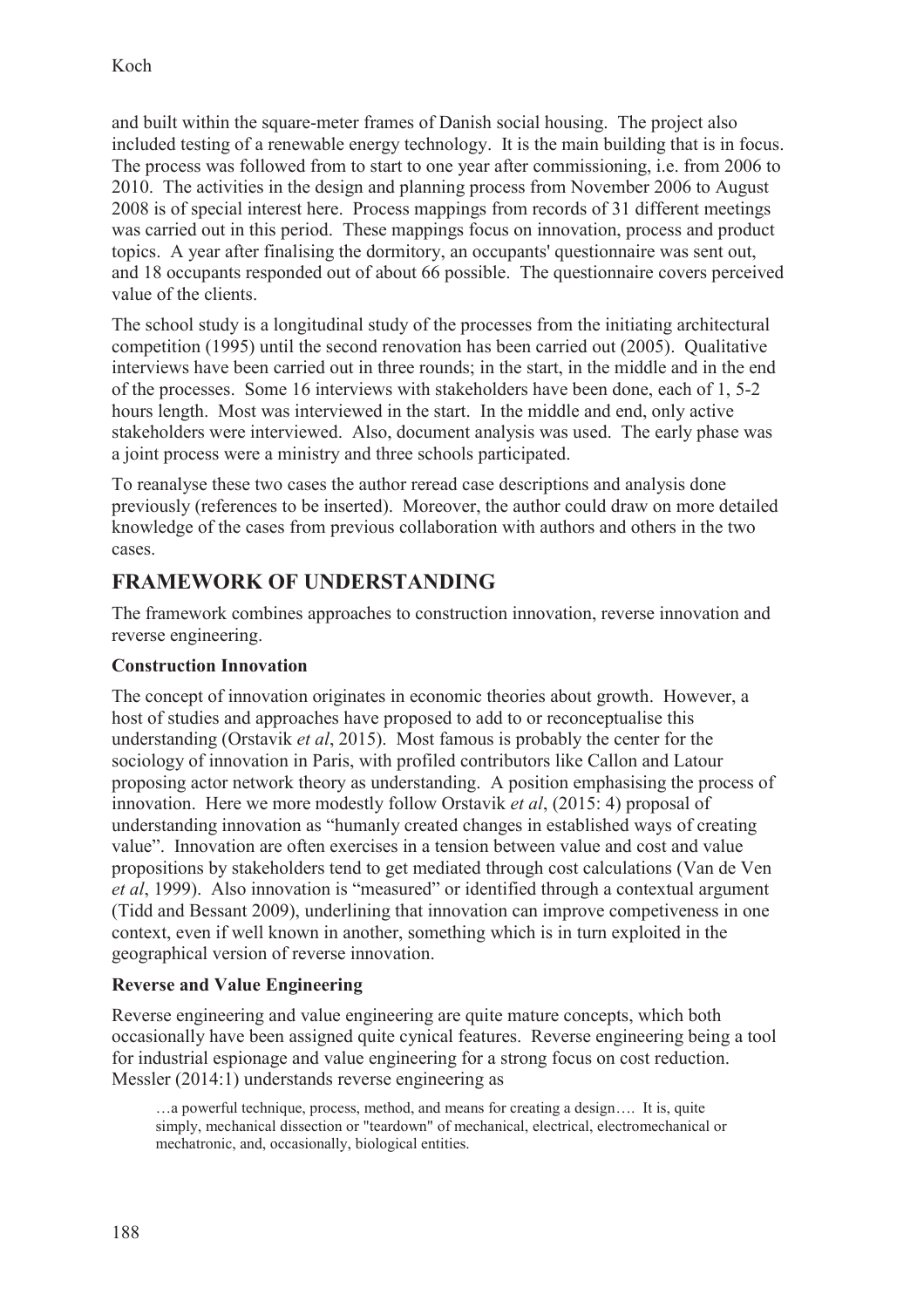Teardown and dissection are central concepts and Messler mostly take point of departure is a physically realised product that can be disassembled to learn about its design. Reverse engineering make use of CAD models of the product (Durupt *et al*, 2014, Lee *et al*, 2016). Reverse engineering is linked to and overlapping value engineering and value management. All pointing to the "plastic" shaping of the value of objects along with their physical shaping (Messler 2014). However for Messler it is the technical "read off" of the physical product which is important less than the costs. And functional reductions does not enter his conceptualisation. Value engineering is in turn, according to CIOB (2017) used to solve problems and identify and eliminate unwanted costs, while improving function and quality, thereby integrating technical functionality, value and cost. The aim is to increase the value of products, satisfying the product's performance requirements at the lowest possible cost. The central methodology is to analyse the component parts of a product in terms of its function, searching for ways of providing the (same) functions at a lower cost; and then to verify the economic and technical feasibility before putting it on production. In construction this involves considering the availability of materials, construction methods, transportation issues, site limitations or restrictions, planning and organisation, costs, profits and so on, according to CIOB (2017).

### **Reverse innovation**

The definition of the reversal of innovation initially denoted a product or service developed in a developing country that was then at a later point in time or immediately, introduced in an advanced country (Zedtwitz *et al*, 2015). This approach involves quite some focus on marketing in the advanced country (Hussler and Burger-Helmschen 2016, Tournois 2016). The first definitions of reverse innovation thus simply focused on geographically reverse movements from emergent to advanced markets. Zedtwitz *et al*, (2015) extended this and defined reverse innovation as "any type of global innovation that, at some stage during the innovation process, is characterized by a reversal of the flow of innovation from a developing country to an advanced country, and that is eventually introduced to an advanced country's market". However going beyond the geographical conceptualisation second generation definitions include reverse innovation with new values of the product or service addressing potential clients in a new way (Hussler and Burger-Helmschen 2016, Winter and Govindarajan 2015). The potential for reverse innovation is twofold. First it lies in the rise of developing countries as emerging markets, were medium and lost cost products can find new costumers (Zedtwitz *et al*, 2012). Second it relates to disrupting western and other developed markets by adopting reverse innovation approaches. Failure from Western companies to grasp the economic, social, and technical contexts of emerging markets can potentially threaten incumbent companies in the west. Winter and Govindarajan (2015) claim that experience has shown the following five failures are prevalent: Trying to match market segments to existing products, trying to reduce the price by eliminating features, forgetting to think through all the technical requirements of emerging markets, neglecting stakeholders, refusing to believe that products designed for emerging markets could have global appeal.

### *Examples of reverse innovation of complex products*

Most examples of realized reverse innovation are consumer goods such as mobile phones. Reverse innovation of complex products is thus a research gap. But products of medium complex range also surface such as passenger cars; the Fiat 147 (Zedtwitz *et al*, 2015), the Renault Logan (Winter and Govindarajan 2015) and the Tata Europe (Winter and Govindarajan 2015). The Logan for example, is a car that Renault designed specifically for Eastern European customers, assumed to be price-sensitive yet demanding value. The Logan cost only \$6,500, but offered greater size and trunk space, higher ground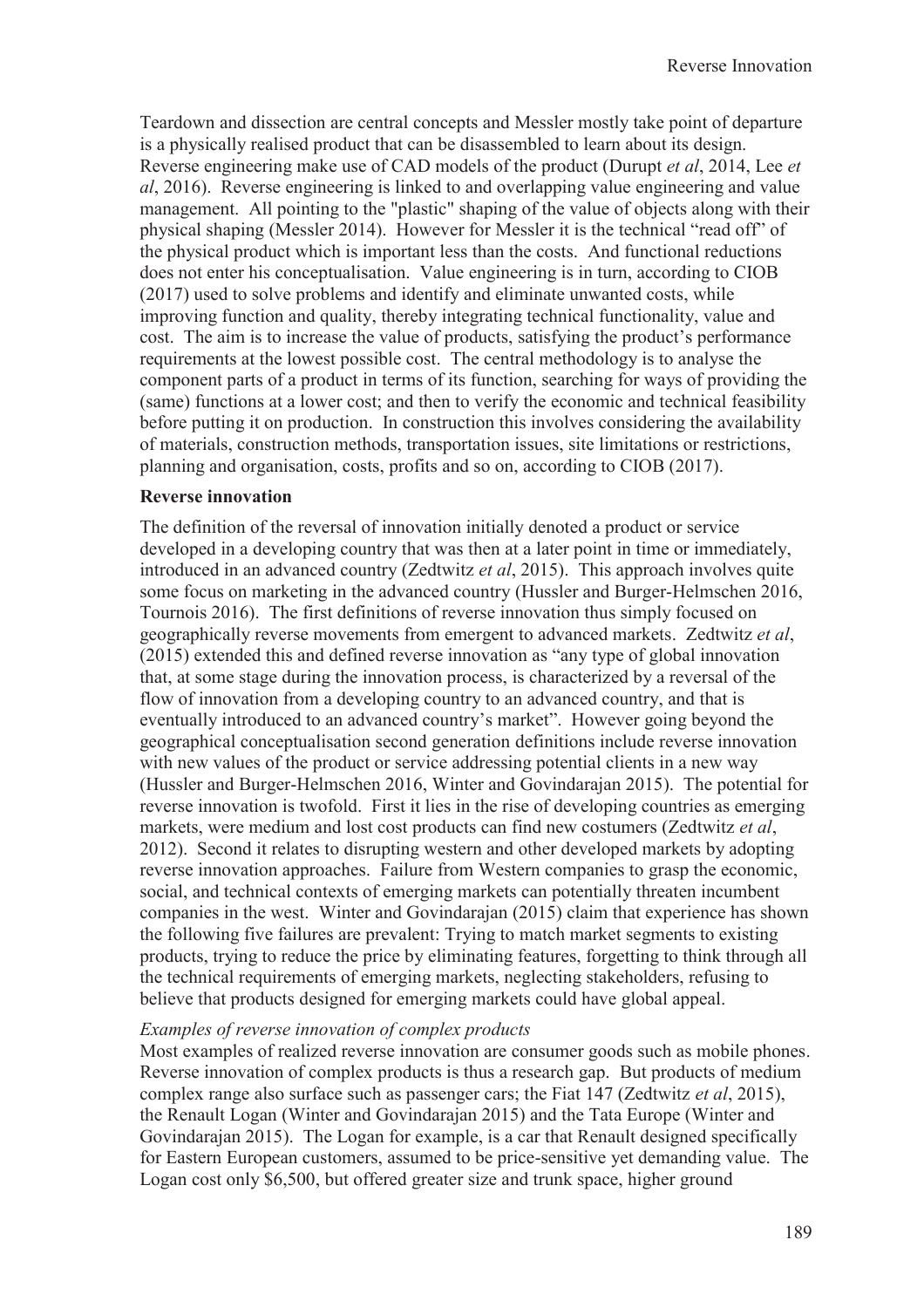clearance, and more reliability than rival products. To obtain a low price, Renault used fewer parts than usual, and manufactured it at low labor costs in Romania. This reverse innovation combines geographical and value reversal. A number of projects have followed Govindarajan and Sarkar (Govindarajan 2010)'s idea of a \$300 house for low resource groups in developing countries (Gross 2010). Thus, the picture is that the upper market of complex products is less covered by reverse innovation efforts. Here the potential would relate to systematically reducing functionality to address needs in a lower resource market.

The process of reduction might be carried out in direct collaboration with customers as value creation is with complex products. Xu and Xu (2016:62) provide three examples in reverse innovation processes of complex products i.e. "pure low temperature waste heat power generation technology", "large coke oven technology", and "horizontal well drilling technology". These complex products were gradually developed by Chinese companies, relying on reverse innovation from advanced markets technologies. However the complex product-services are delivered in an emerging market context and not to advanced markets. And Xu and Xu (2016) tells little of the processes of realizing these reversed product services. Complex product-services, or at least the value of complex product- services are coproduced with the costumer (Løwendahl 2000). The producercustomer relation thus has a networked character in complex product-service context in contrast to marketing for mass markets, which is often highlighted in reverse innovation (Hussler and Burger-Helmschen 2016), Tournois 2016).

Apart from Xu and Xu (2016) the literature on reverse innovation in complex productservices is scarce. From writings on buildings as complex product service it is well known however, how multi-aspect design can be complex and emergent (Gann and Salter 2000) and lead to over engineering (Winch 2002) and cost and time overrun (author reference). Along with Zedtwitz it is suggested here, that reverse innovation can occur in any of the complex product-service realization steps, or as Zedtwitz (2012:12) specify it, four characteristic phases: concept ideation, product development, primary target market introduction, and subsequent secondary market introduction. As noted by Subramaniam at al., (2015), Zedtwitz *et al.*, (2015)'s conceptualization reveals that a number of possible reverse innovation flows are still uncharted.

His 16-type model mostly cover mixes of advanced economy (A) and developing economy (D) interactions, but also involves an AAAA version where all four phases are placed in advanced countries. This is however portrayed as old-fashioned. In this present framework however it is proposed to focus innovation activity and value creation, meaning that in principle reverse innovation can occur in the AAAA model as well. And that this is instrumental, given the closeness to the customer in complex product-service design such as building design. Given the growing use of engineering offshoring in building (author reference) it is not unlikely that reverse innovation of buildings also might involve geographically displaced elements, probably during design, meaning following an ADAA model.

### *Framework*

Reverse innovation in complex product-services departs from a reverse engineering understanding of technical "read off" of functional product features and systematic reductions. Complex product-services, or at least the value of complex product- services are coproduced with the costumer. While the geographical location of any step of the realization of a complex product service is in no way de-appreciated here, the definition is however that reverse innovation can create change and value in all steps in this realization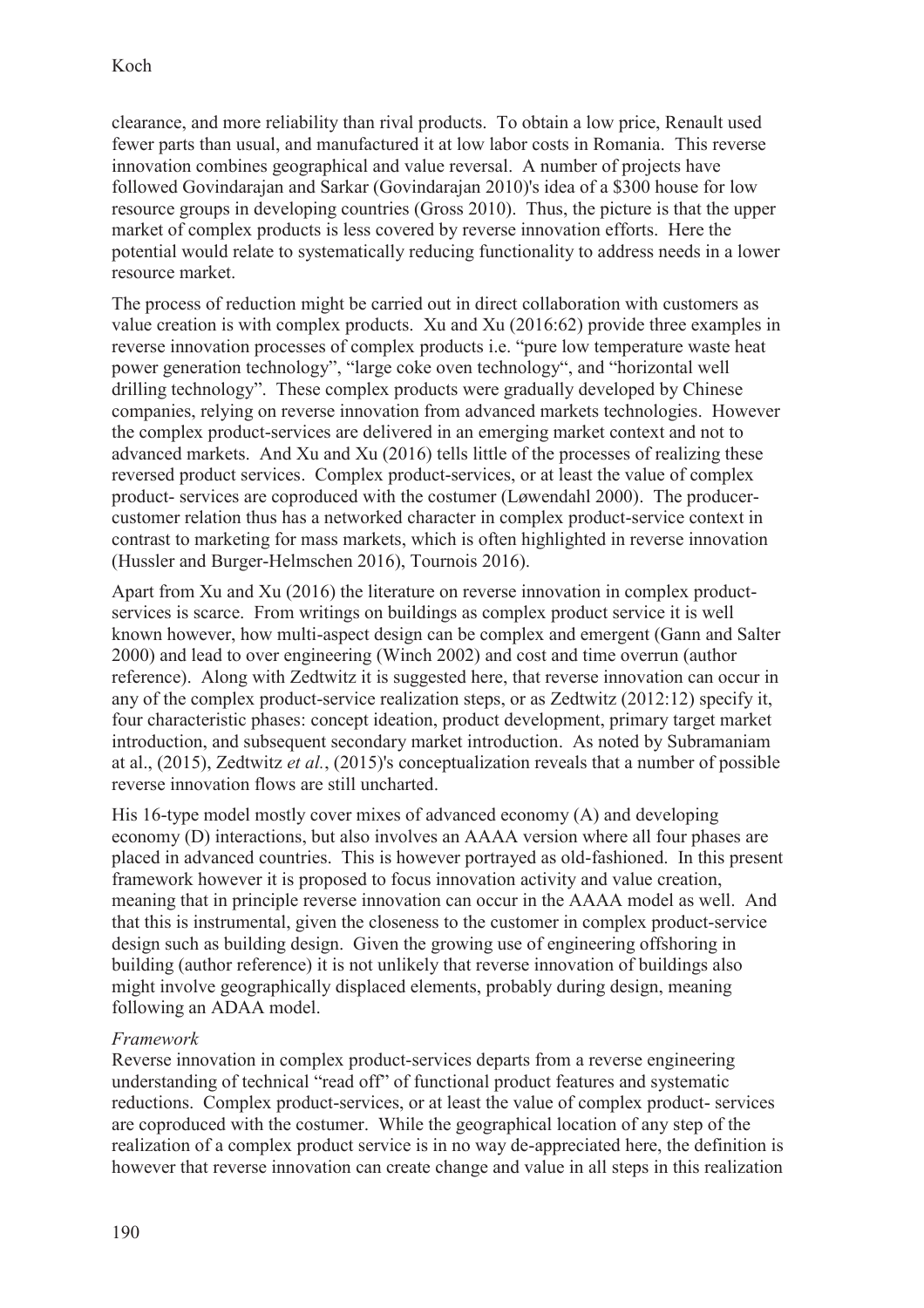also independently of geographical de-location. Reverse innovation activities in principle encompasses co-design with users, reconceptualising, reduction of functions, refinancing, changed marketing. One might talk about weak and strong reverse innovation. Weak covers those humanly created changes that do systematically reduce function and cost, which therefore can be understood as innovation in a concrete context. Strong reverse innovation is when the exercise of reduction leads to improvements of the value/cost balance by departing from pure reduction and introducing new creative, innovative solutions to meet the cost regime.

#### *The Dormitory Case*

The project was initiated by the non-profit social housing association Fruehøjgaard. This association had participated in innovative projects before, and it wanted to contribute in 2006 to the development of sustainable buildings still maintaining cost efficiency. This client had a number of visions and ideas for the project, encompassing use of passive house design, prefabrication, realizing a good indoor climate and a collaborative process of partnering and lean. The architect was selected through a competition amongst five competitors. This led to the selection of an architect and consulting engineer. Shortly after the brief design commenced. As the project was carried out within the public governance of social housing a strict budgetary control of design and production cost was implemented. Also, a confirmation of the allowed frame was sought through a meeting with the responsible ministry.

However, in the subsequent period the budget control failed and there were numerous dialogues over the contracts. This led to a budget status made in May 2007, which showed a deficit of 675 000 Euro or roughly 10% of the budget. This budget was scrutinized entry by entry and an action plan was elaborated. 135000 Euros in cost reductions was found, yet in September another status revealed that the deficit had reached 21%. This predominantly occurred due to the primary building component of the structural elements, the bath cabins and the building envelope which compared to the ministry benchmark figures cost the double. This links into another central aim for obtaining a compliance with government demands was through using prefabricated elements. A supplier of bath cabins was contracted early in 2007. Another Danish manufacturer of prefabricated modular building envelope elements participated in the early phase in 2007. The manufacturer developed a prototype of a room module, but the calculated cost was too high and the project was forced to shift supplier. In autumn 2007 the project had allocated costs to these prefab elements that were a serious burden for the budget.

A shift was made to using façade elements for a passive house building envelope, using a German prefab manufacturer, a collaboration that commenced in November 2007. This created a saving on structural elements of some 350 000 euro. Also, a German windows supplier was chosen. This can also be seen against the background of the status of the Danish market for building components at the time. In 2007-2008 it was understood that no Danish component manufacturer could live up to the passive house standard. By December 2007 a deficit of 55000 Euro was reached and preliminary accepted. The designing demand of living up to passive house standards triggered three iterative rounds of energy calculations. The early process of involved calculations by the engineering consultant using Danish energy calculation software. However, in early 2007, calculations still showed a net heating demand of 21 kWh per m2 per year higher than the standard 15 kWh. By July 2007, the design work was able to meet the certification demands. Third, as the clients' demand was a certificated passive house, it was decided to ask for consultancy from the Darmstadt experts. This third round of calculations showed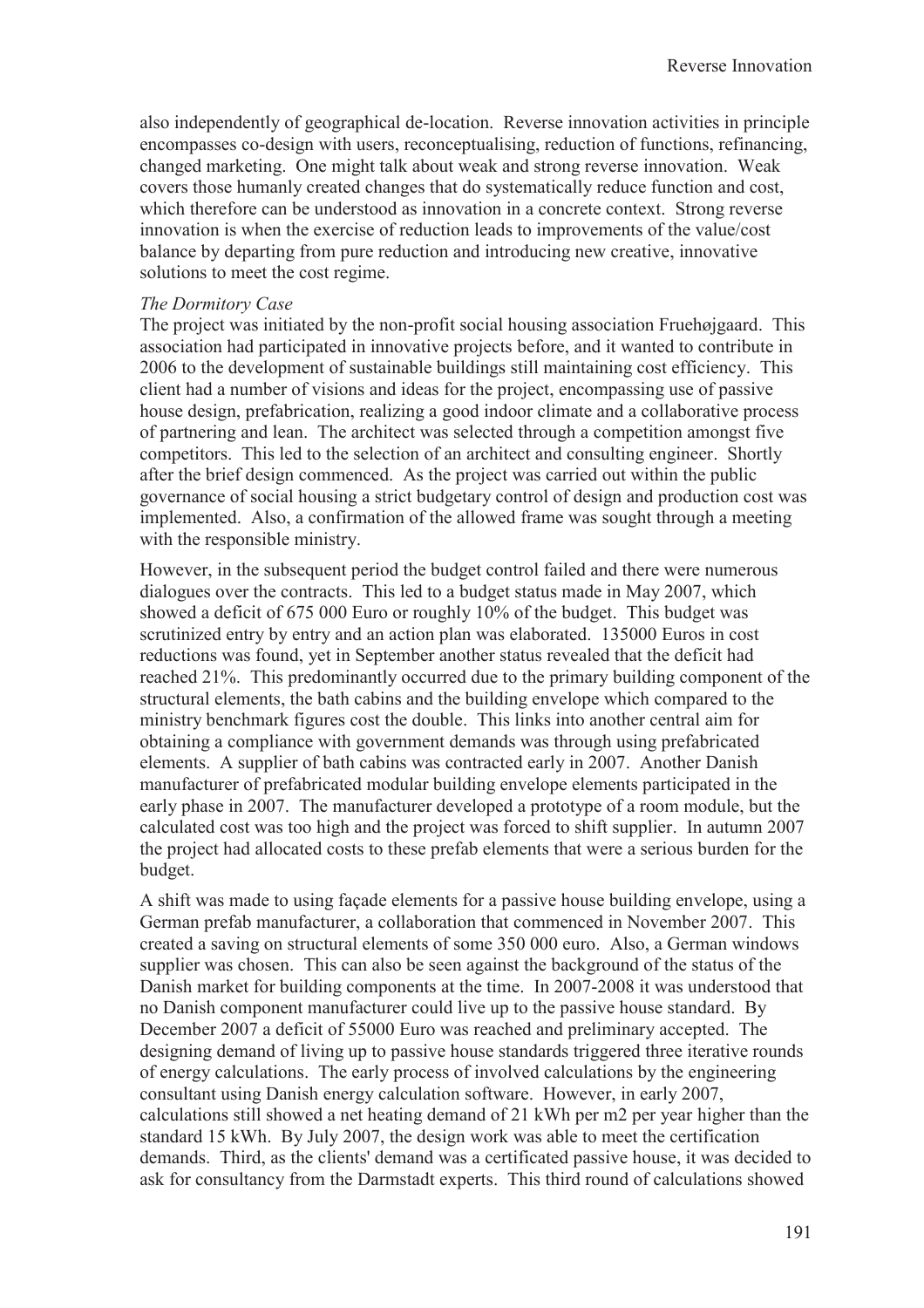that the third demand of total specific primary energy 120 kWh per m2 per year could not be met, primarily due to differences in definitions. But the project met its cost goal. In the project's calculated final balance, the total cost was set at 7.35 million euros. This equals a cost per square meter at 2,300 euros, or 92.4% of the maximum amount of 2,485 euros/m2 set by the government. This was made possible by the mentioned budget reduction exercise and by several of the participating companies that saw the project as innovative and were willing to put aside part of their costs in terms of hours spent, as they viewed it as an investment in future knowledge and products. Prefabrication was another goal that was met. The degree of prefabrication is some 59%. The passive house certification was obtained a year after occupation.

### *The School Case*

The school participated in a national architect competition on "the public school of the future". The three participants in the competition was chosen by the ministry of education with the aim to find schools representative of schools in general in Denmark. The school chosen here is a relatively old school placed in an urban area with limited possibilities of enlarging its estate. The school aimed at a considerable renovation. It has been granted a smaller budget as part of the municipality school plan, but aspired to use the architect competition as lever for enlarging the budget for renovation. To participate in the competition the municipality signed a contract with the ministry, which committed the municipality to invest funding in the project. The conditions for the competition were published and involved amongst other things an obligatory participation in the competition teams of a didactical expert. The competition was initiated and finalized over a period of five month.

The ministry and the municipality had five meetings to prepare a text program for the school. This was a tough process as the school representatives and the municipality started from scratch and had to deliver quickly. Subsequently the architects' proposal was developed over 1-2 months. The competition follow standard rules for Denmark and involved architecture experts, an independent surveyor contracted to evaluate the cost of the projects and other stakeholders including representatives of the municipal board (politicians). It there quickly surfaced that there was a mismatch in expectations and agreements. Most projects presented cost up to 8 times more than the municipality had allocated.

The competition was framed by the ministry and led by the architects' experts however and price did not enter as criteria, to allow for creativity to blossom. The project was subsequently split in two to accommodate the cost frames of the municipality. The rebuilding of the gymnastics hall was realized as designed, yet was a small project. Whereas the other part was reconceptualised. The process of this project became long and even halted over several years. When funding for the second part arrived the architect and schoolmaster selected elements from the competition project. They choose to focus on the hall, a central meeting point yet a passive area. Here a service counter, a café and the school library was incorporated into the hall. A theatre hall was created and cellar facilities equipped for receiving the youngest pupils. The theatre is a new element compared to the competition project.

## **DISCUSSION**

The dormitory process features a client with many ambitions and visions, but still having to act within a detailed public governance. This framework triggers an active and conscious search for innovation that can aid in combining the contradictory framing. The cost frame was accepted as a thoroughgoing condition for the project. The client in this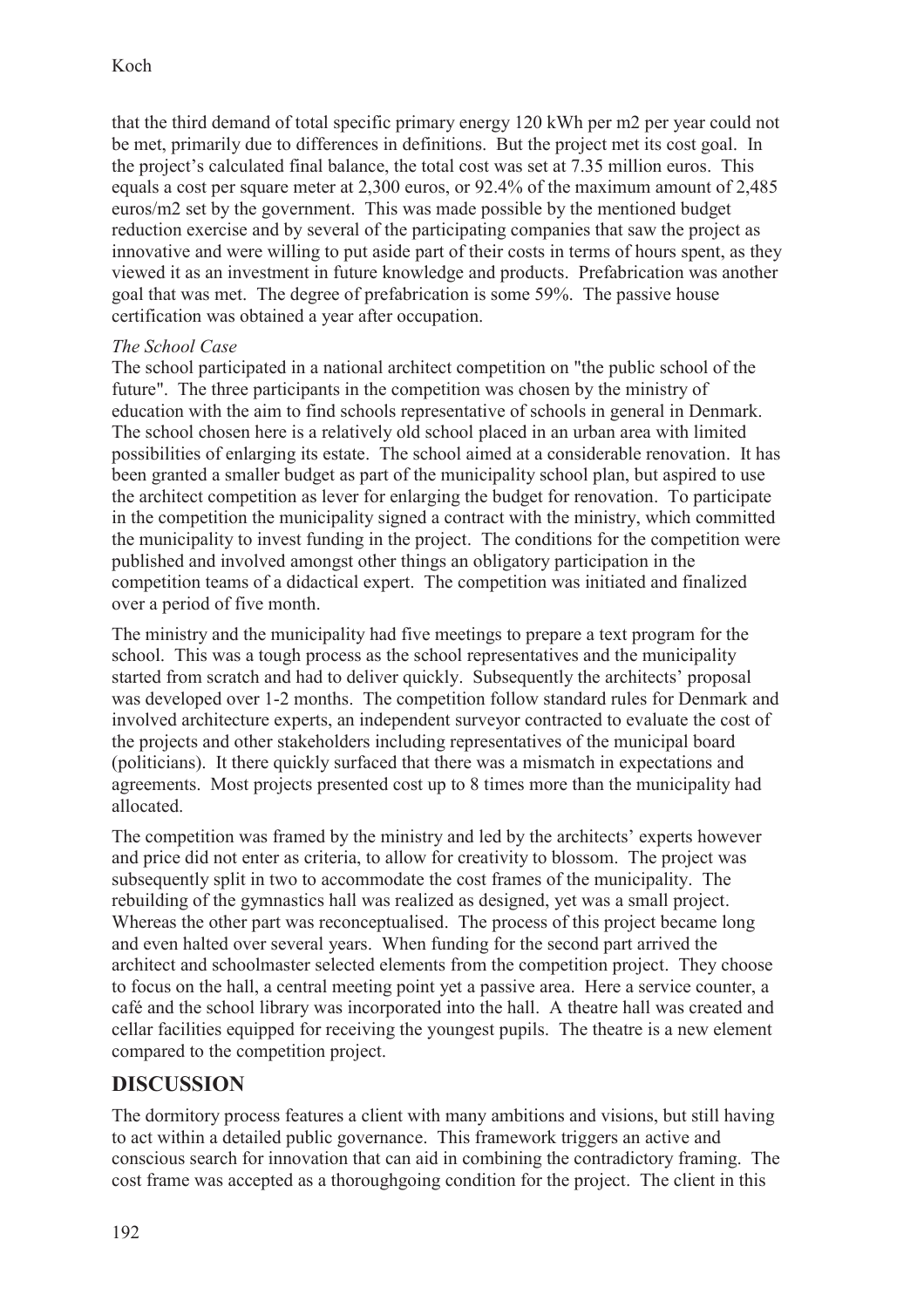manner decided not to circumvent it by financial innovation that could have orchestrated more funding (Åkerström and Pors 2017). There are actually examples of combining social housing projects in Denmark with for example commercial buildings to do such innovations, combining two clients. The process that emerged has a more or less constant focus on reducing costs. The choice of foreign suppliers is a direct consequence of the combination of a strict cost level and a high demand for value through quality functionality.

Thus, windows and façade modules was purchased in Germany. Such reverse innovation does not reduce functionality. The project did comply with many if its goals. It reached its cost goals, yet only after a rigorous reduction exercise. It received a passive house certification thereby living up to a central product demand and realizing a central goal of innovation. However, the perceived value by tenants was more problematic as the indoor climate did not live up to expectations. And the consulting engineers participating restricted their hours billing to the project to maintain its feasibility. In the public school project the reverse innovation involves first splitting the project in two to accommodate the cost frames of the municipality. And in the second round picking and choosing from the larger competition project. In the first part the gymnastics hall was realized as designed, yet was a small project. Whereas the other part was reconceptualised.

In the second part, a few elements from the competition project was selected and a theatre hall added. This approach was possible because the original project did not involve deep structural changes of the school building, neither was the project a strongly integrated unity. It thus echoes proposals of using modular design in reverse innovation. The process of this project became long and even halted over several years. The school master being the only thoroughgoing person. This also enabled the pick and choose approach. And can -if strongly interpreted- be viewed as a reorientation of the target group for the product, the school master more or less monopolised the project in the end. This can be compared to the repositioning of market and marketing in reverse innovation. In terms of value creation for the customer, the interest groups in the customer constellation is split in their evaluation of the result. The central actors are on the other hand disappointed over the lack of realization of the designed project Other stakeholders, accept the result and further stakeholders such as the teachers are not satisfied. The case shows that it is not given that reverse innovation will occur in the design phase. Here a post design phase is entered where central actors "pick and choose" from the design.

#### **Systematic reduction?**

The two cases are common in their lack of direct systematic reduction (no use of reverse or value engineering) beyond practices resembling bookkeeping where the actors go through entry by entry their budget to find possibilities of reduction, which was used in the dormitory case and the functional split of major parts of the product used in school case, supplemented with the pick and choose approach made possible by the renovation project of the school. In this manner, the two projects represent each their extreme in the rule of thumb strategic dilemma of "cut on the surface evenly across functional areas or cut in depths, one functional area out". These two strategies are common knowledge and common sense, the first even having a popular nick name "the forage harvester method". Sehested (2008) is told by her interviewee architects, that these reduction situations are recurrent, a similar finding to that of the author's hospital project, where one interviewee even claimed that reduction approaches must be accommodated to the single project special characteristics.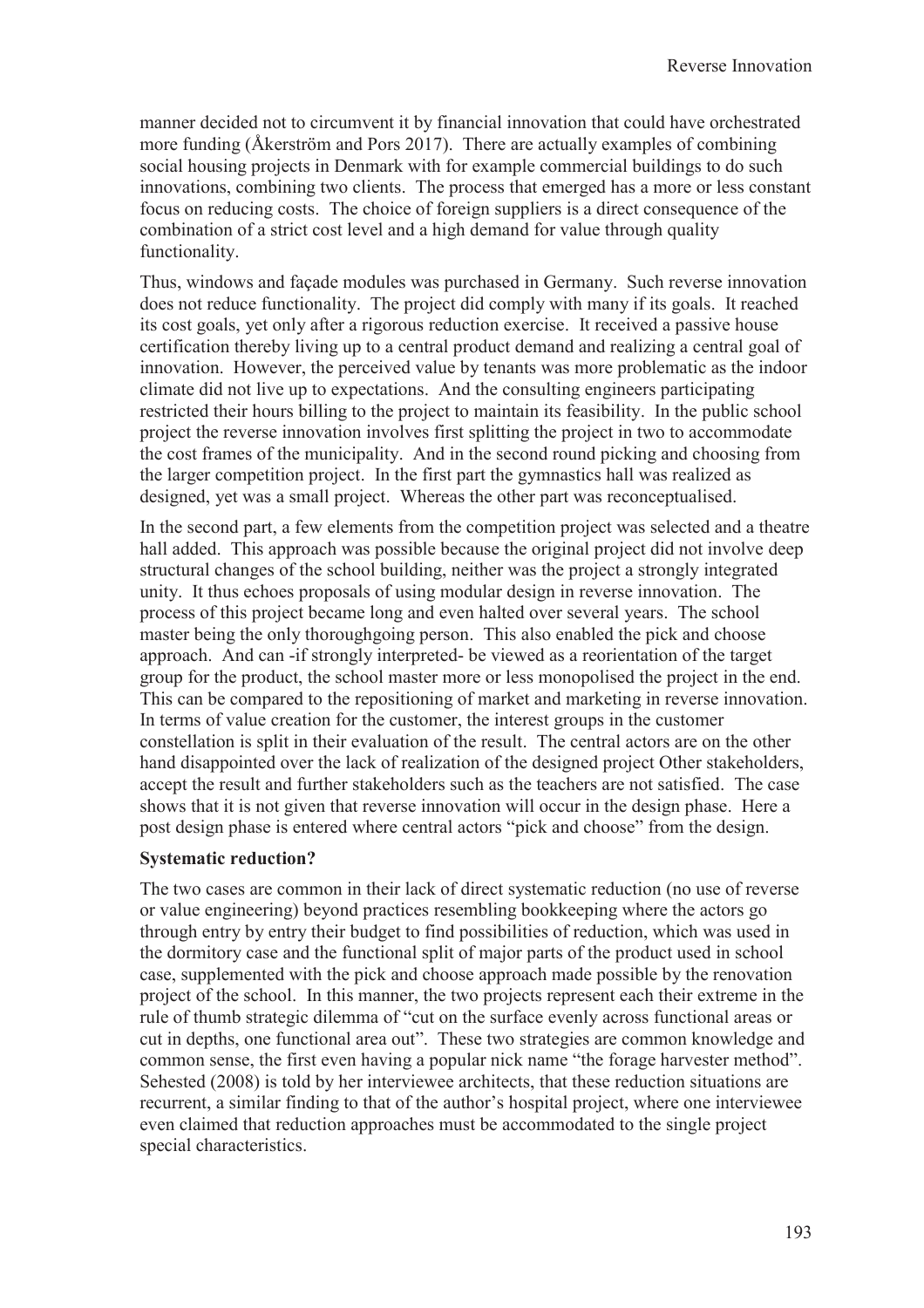## **Innovation?**

The use of reductions in the two projects lead to innovation. In the dormitory, the use of another supplier of the building modules is at a time a considerable saving and a process/product innovation. Also, several elements of the school project add new innovative elements to the school's way of operating (i.e. the design of the primary school area, the detailed design of the hall). The analysis of the cases first show that "nongeographical" reverse innovation occurs. However once established that the cases predominantly operate in a single context of high resources it can be noted that the dormitory case do utilize the differences in price and experiences Denmark- Germany in terms of supply of building components for passive houses. Moreover, other cases not discussed here, feature cost reduction through offshoring of design work, insourcing of migrant workers and other socio-geographically based practices.

# **CONCLUSION**

This paper set out to explore how reverse innovation might be relevant for a complex product- service such as building projects. This was done asking what characterize brief, design and production reductions. If and when systematic reduction is carried out, then when can such systematic reductions be understood as innovation? Innovation was defined as change that create value and reverse innovation defined as reducing function, cost and price, but also adding new value for the customer. The paper then analysed illustrative exemplars of reductions in brief, design and production of building where a budgetary and/or political framing meant that scope or budget expansion was not possible, also asking whether systematic reduction was carried out through scrutinizing each design area of the building to find functional and cost reductions, then is such systematic reductions innovation, does it lead to new value or revaluing? The theoretical framing used drew on reverse innovation literature, arguing that reverse innovation can add value to customers without having to use geographical "transplantation" from high resource to low resource areas/continents of the world. But using reverse engineering approaches complex product-services can be realized.

The paper presented and analysed two illustrative empirical cases, selected for their content of reverse innovation. The projects were a public school and a non-profit social housing student's dormitory. The analysis of the cases first show that "non-geographical" reverse innovation occurs. This type of innovation has occurred in Danish context of lower resource clients in need of as much value adding functionality of the product service offer they could get at an affordable price. In the dormitory case the budget frame triggered innovation and acted as a thoroughgoing frame, and led to reverse innovations, but also to sustainable innovation and process innovation. The school case exhibit a far more ad hoc approach in circumventing and addressing limited resources. The cases share a lack of direct systematic reduction beyond bookkeeping approached scrutinizing entry by entry used in the dormitory case and the functional split of major parts of the product used in school case. The implication of a possible future role of reverse innovation is to commence a learning and search process for approaches and procedures that can accommodate strict budgetary frame. In a global perspective, the use of reverse innovation have major impact on possibilities of realizing welfare. But also in the western hemisphere, resource differences prevail, that justify that building professionals should be able to realize projects for low income groups. In the present context of Scandinavia a strong paradox of an overheating building sector, rising material prices and large low resource groups in society pose threats to social stability.